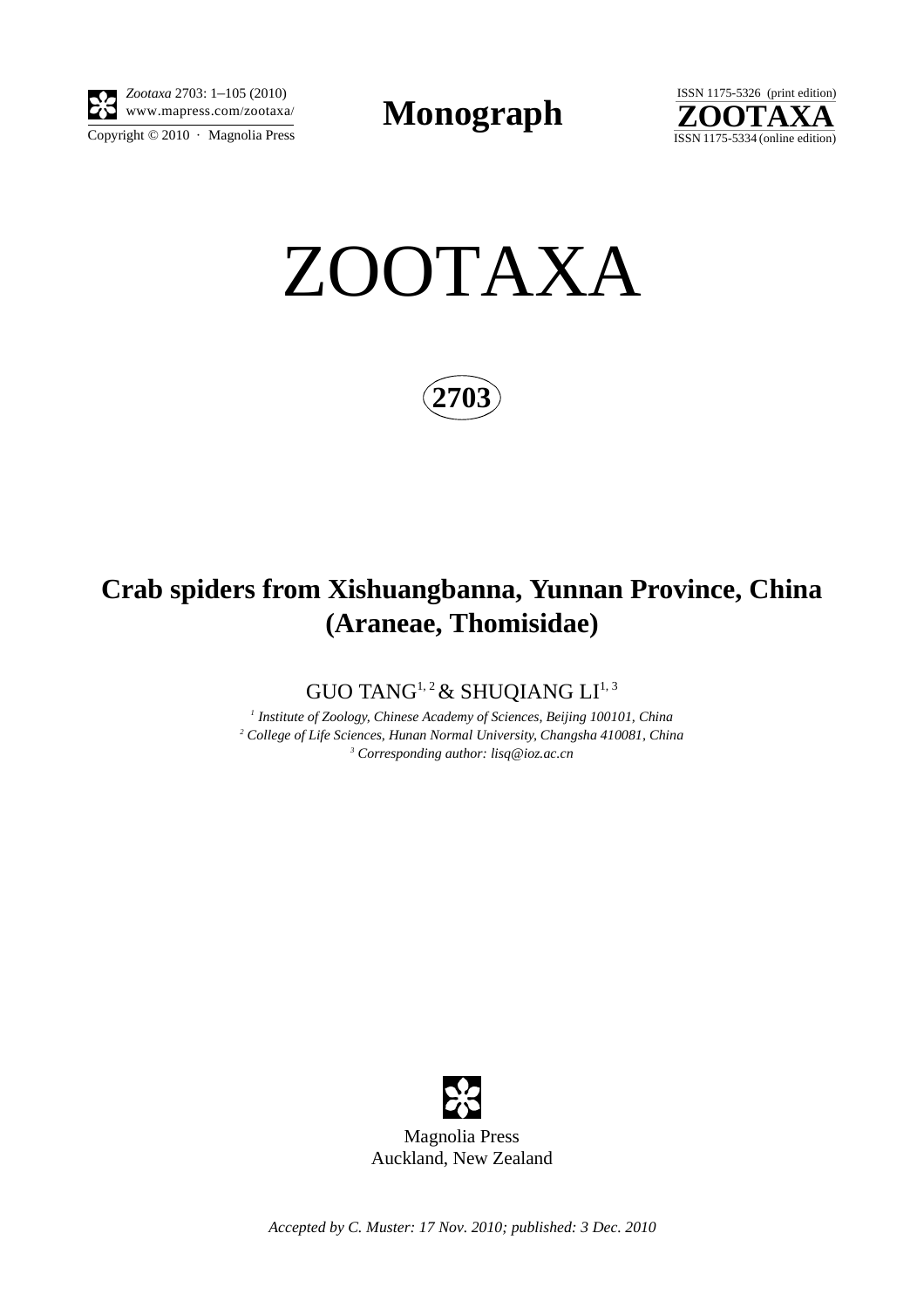## GUO TANG & SHUQIANG LI **Crab spiders from Xishuangbanna, Yunnan Province, China (Araneae, Thomisidae)** (*Zootaxa* 2703) 105 pp.; 30 cm.

3 Dec. 2010

ISBN 978-1-86977-623-7 (paperback)

ISBN 978-1-86977-624-4 (Online edition)

FIRST PUBLISHED IN 2010 BY Magnolia Press P.O. Box 41-383 Auckland 1346 New Zealand e-mail: zootaxa@mapress.com http://www.mapress.com/zootaxa/

### © 2010 Magnolia Press

All rights reserved.

No part of this publication may be reproduced, stored, transmitted or disseminated, in any form, or by any means, without prior written permission from the publisher, to whom all requests to reproduce copyright material should be directed in writing.

This authorization does not extend to any other kind of copying, by any means, in any form, and for any purpose other than private research use.

ISSN 1175-5326 (Print edition) ISSN 1175-5334 (Online edition)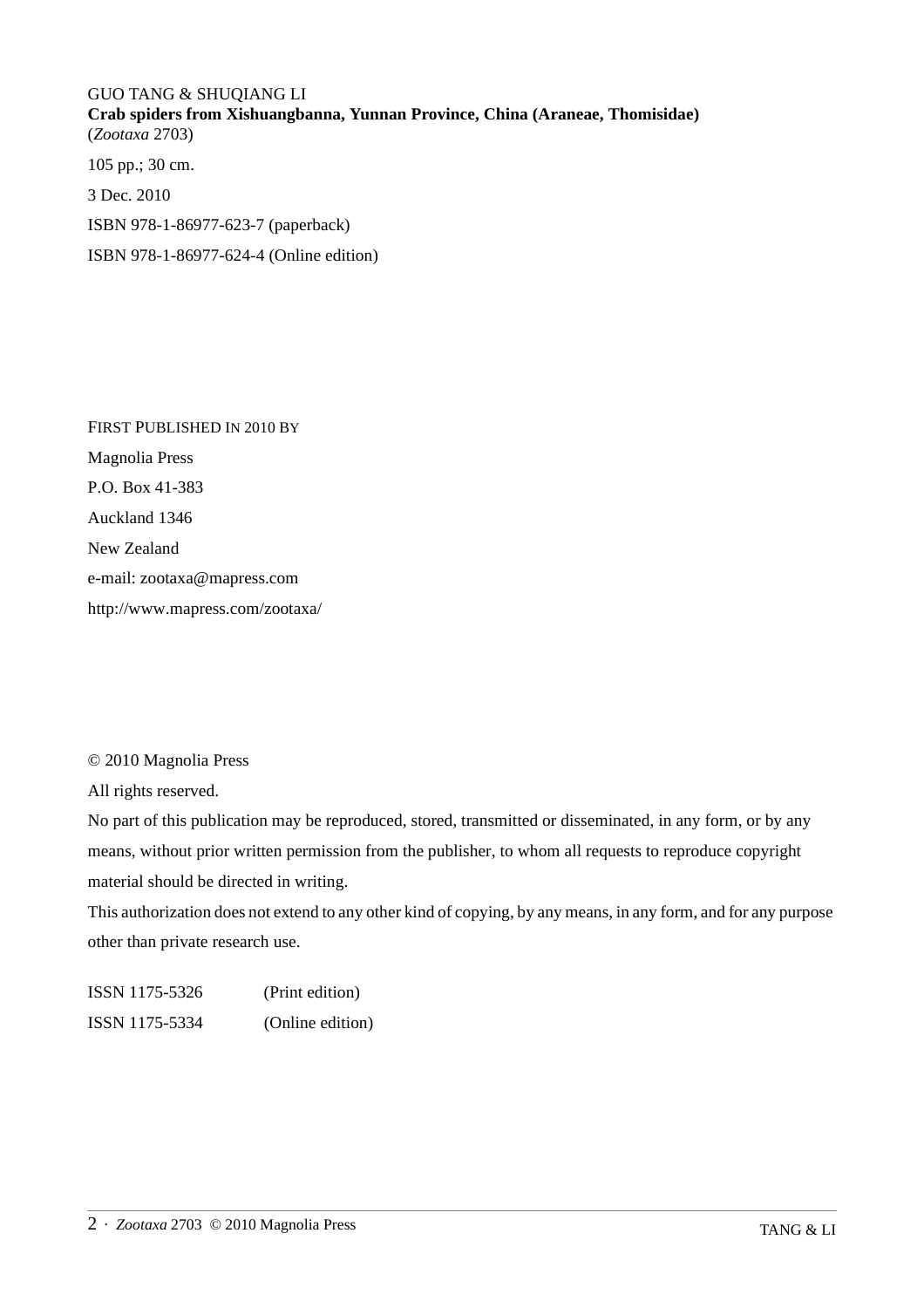## **Table of contents**

| Ebrechtella tricuspidata (Fabricius, 1775) (alternative and the control of the set of the set of the set of the set of the set of the set of the set of the set of the set of the set of the set of the set of the set of the |
|-------------------------------------------------------------------------------------------------------------------------------------------------------------------------------------------------------------------------------|
|                                                                                                                                                                                                                               |
|                                                                                                                                                                                                                               |
|                                                                                                                                                                                                                               |
|                                                                                                                                                                                                                               |
|                                                                                                                                                                                                                               |
|                                                                                                                                                                                                                               |
|                                                                                                                                                                                                                               |
|                                                                                                                                                                                                                               |
|                                                                                                                                                                                                                               |
|                                                                                                                                                                                                                               |
| Loxobates minor Ono, 2001                                                                                                                                                                                                     |
|                                                                                                                                                                                                                               |
|                                                                                                                                                                                                                               |
|                                                                                                                                                                                                                               |
|                                                                                                                                                                                                                               |
|                                                                                                                                                                                                                               |
|                                                                                                                                                                                                                               |
|                                                                                                                                                                                                                               |
|                                                                                                                                                                                                                               |
|                                                                                                                                                                                                                               |
|                                                                                                                                                                                                                               |
|                                                                                                                                                                                                                               |
|                                                                                                                                                                                                                               |
|                                                                                                                                                                                                                               |
|                                                                                                                                                                                                                               |
|                                                                                                                                                                                                                               |
|                                                                                                                                                                                                                               |
|                                                                                                                                                                                                                               |
|                                                                                                                                                                                                                               |
|                                                                                                                                                                                                                               |
|                                                                                                                                                                                                                               |
|                                                                                                                                                                                                                               |
|                                                                                                                                                                                                                               |
|                                                                                                                                                                                                                               |
|                                                                                                                                                                                                                               |
|                                                                                                                                                                                                                               |
|                                                                                                                                                                                                                               |
|                                                                                                                                                                                                                               |
|                                                                                                                                                                                                                               |
|                                                                                                                                                                                                                               |
|                                                                                                                                                                                                                               |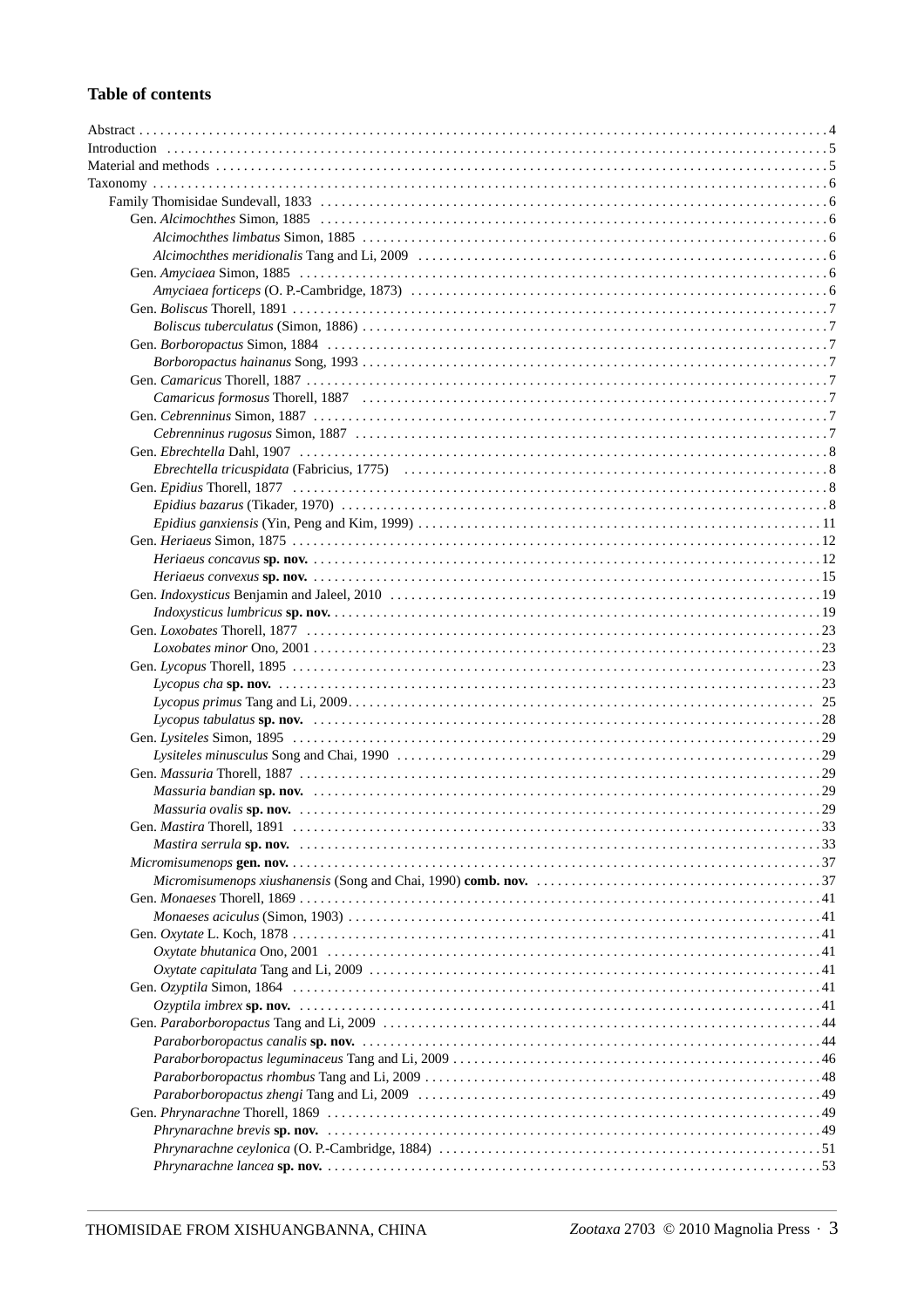## **Abstract**

The crab spiders (Araneae: Thomisidae) collected from Xishuangbanna, Yunnan Province, China are studied. A total of 34 genera and 62 species are reported, including 2 new genera and 23 new species: *Micromisumenops* **gen. nov.** of the tribe Misumenini Simon, 1895 (type species *Misumenops xiushanensis* Song and Chai, 1990), *Spilosynema* **gen. nov.** of the tribe Talaini Simon, 1895 (type species *S. ansatum* **sp. nov.**); *Heriaeus concavus* **sp. nov.**, *H. convexus* **sp. nov.**, *Indoxysticus lumbricus* **sp. nov.,** *Lycopus cha* **sp. nov.**, *L. tabulatus* **sp. nov.**, *Massuria bandian* **sp. nov.,** *M. ovalis* **sp. nov.,** *Mastira serrula* **sp. nov.**, *Ozyptila imbrex* **sp. nov.**, *Paraborboropactus canalis* **sp. nov.**, *Phrynarachne brevis* **sp. nov.**, *P. lancea* **sp. nov.,** *Pistius rotundus* **sp. nov.,** *Smodicinodes yaoi* **sp. nov.**, *Spilosynema ansatum* **sp. nov.,** *S. comminum* **sp. nov.,** *S. mancum* **sp. nov.,** *S. ravum* **sp. nov.,** *Synema revolutum* **sp. nov.**, *Takachihoa lamellaris* **sp. nov.**, *T. tumida* **sp. nov.**, *Talaus sulcus* **sp. nov.**, *Tmarus gladiatus* **sp. nov.** Male *Epidius bazarus* (Tikader, 1970), male *Paraborboropactus rhombus* Tang and Li, 2009, female *Smodicinodes schwendingeri* Benjamin, 2002 are described for the first time.

**Key words:** Taxonomy, new genus, new species, Southeast Asia, tropical rainforest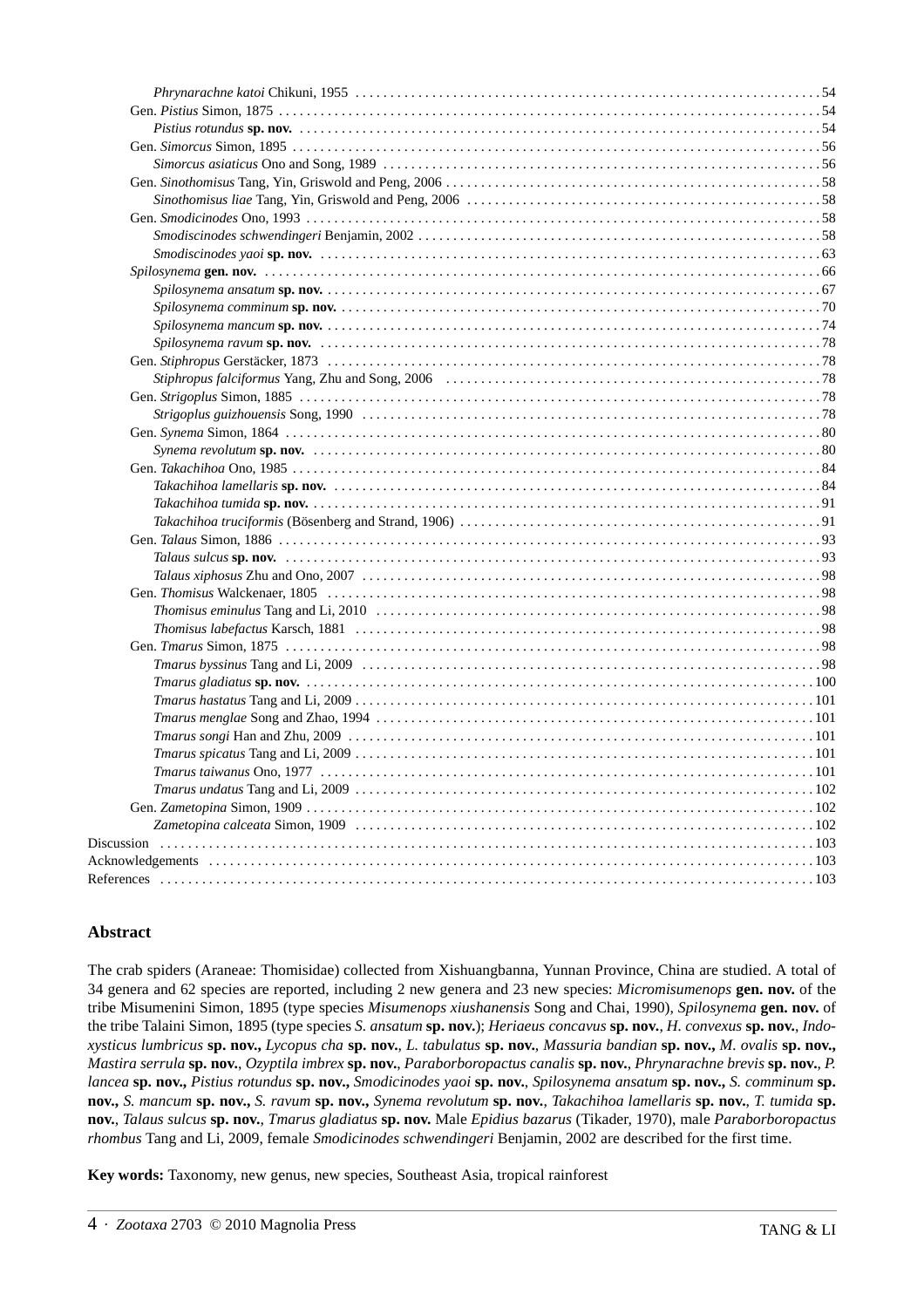#### **Discussion**

The tropical seasonal rainforest of Xishuangbnana has a high diversity of crab spiders. A total of 62 species in 34 genera (including 2 new genera and 23 new species) were collected from Menglun Natural Reserve, which is only a town of Xishangbanna. The crab spiders were collected mainly by hand searching, pitfall traps and fogging from different kinds of tropical forests, altitude 500–1000 m. Only few crab spiders were collected from rubber tree forests. The dominant species of our collections were: *Amyciaea forticeps* (64 ♂, 50 ♀) which can also be collected from rubber tree forests, *Spilosynema ansatum* **sp. nov.**  $(59 \text{ Å}, 46 \text{ }\text{°})$ , *Talaus sulcus* **sp. nov.**  $(29 \text{ Å}, 97 \text{ }\text{°})$ .

The study revealed a wide distribution of some thomisids in Southeast Asia, e.g., *Smodiscinodes schwendingeri,* originally recorded from North Thailand; *Epidius bazarus,* recorded firstly from East India. It is remarkable that no specimens of *Xysticus* C. L. Koch, 1835 were collected from this area, although *Xysticus* is the most speciose thomisid genus in the world and is common in other provinces of China.

The crab spider fauna of Xishuangbanna shows similarity to that of Hainan Island (43 species in 25 genera, Tang & Li 2010), which is situated in a distance of approximately 800 km and also has tropical forests. A total of 18 species were recorded from both areas as follows: *Alcimochthes limbatus*, *A. meridionalis*, *Amyciaea forticeps*, *Boliscus tuberculatus*, *Borboropactus hainanus*, *Camaricus formosus*, *Cebrenninus rugosus*, *Ebrechtella tricuspidatusa*, *Lycopus primus*, *Lysiteles minusculus, Simorcus asiaticus*, *Strigoplus guizhouensis*, *Takachihoa truciformis*, *Talaus xiphosus*, *Thomisus eminulus*, *Tmarus menglae*, *T. songi* and *T. taiwanus*.

Some species are still known from one sex only, and further genera, such as *Philodamia* Thorell, 1894 and *Sanmenia* Song and Kim, 1992 were only recorded with juveniles and are not included here. We will continue to explore the diversity of crab spider from Xishuangbanna, Yunnan in the future.

#### **Acknowledgements**

The manuscript benefited greatly from comments by Christoph Muster (Putbus, Germany), Yuri M. Marusik (Magadan, Russia), Xinping Wang (www.Amaurobiidae.com, USA), Peter Jäger (Frankfurt am Main, Germany) and two anonymous reviewers. Thanks go to Pekka T. Lehtinen (Turku, Finland) for his comments on *Spilosynema* **gen. nov**. The field work was supported by Min Cao, Yuping She, Xiaodong Yang (XTBG, China), Guo Zheng (Shenyang Normal University, China) and Zhi-Yuan Yao (IZCAS, China). Special thanks to the late Prof. Changmin Yin (Hunan Normal University, China) for her scientific advices and supports to the first author. This study was financially supported by the Ministry of Science and Technology of the People's Republic of China (MOST grant no. 2006FY110500) to Shuqiang Li; and the National Natural Sciences Foundation of China (NSFC-30970320), the Chinese Postdoctoral Science Foundation (20090450054), the third batch of special support of Chinese Postdoctoral Science Foundation 2010 (No.154) and the Scientific Research Fund of Hunan Provincial Education Department (08C564) to Guo Tang.

#### **References**

- Benjamin, S.P. (2002) *Smodicinodes schwendingeri* sp. n. from Thailand and the first male of *Smodicinodes* Ono, 1993, with notes on the phylogenetic relationships in the tribe Smodicinini (Araneae: Thomisidae). *Revue Suisse de Zoologie*, 109, 3–8.
- Benjamin, S.P., Dimitrov, D., Gillespie, R.G. & Hormiga, G. (2008) Family ties: molecular phylogeny of crab spiders (Araneae: Thomisidae). *Cladistics*, 24, 708–722.
- Benjamin, S.P. & Jaleel, Z. (2010) The genera *Haplotmarus* Simon, 1909 and *Indoxysticus* gen. nov.: two enigmatic genera of crab spiders from the oriental region (Araneae: Thomisidae). *Revue Suisse de Zoologie*, 117, 159–167.
- Bösenberg, W. & Strand, E. (1906) Japanische Spinnen. *Abhandlungen der Senckenbergischen Naturforschenden Gesellschaft*, 30, 93–422.
- Cambridge, O.P.- (1873) On some new genera and species of Araneida. *Proceedings of the Zoological Society of London*, 1873, 112–129.
- Cambridge, O.P.- (1884) On two new genera of spiders. *Proceedings of the Zoological Society of London*, 1884, 196– 205.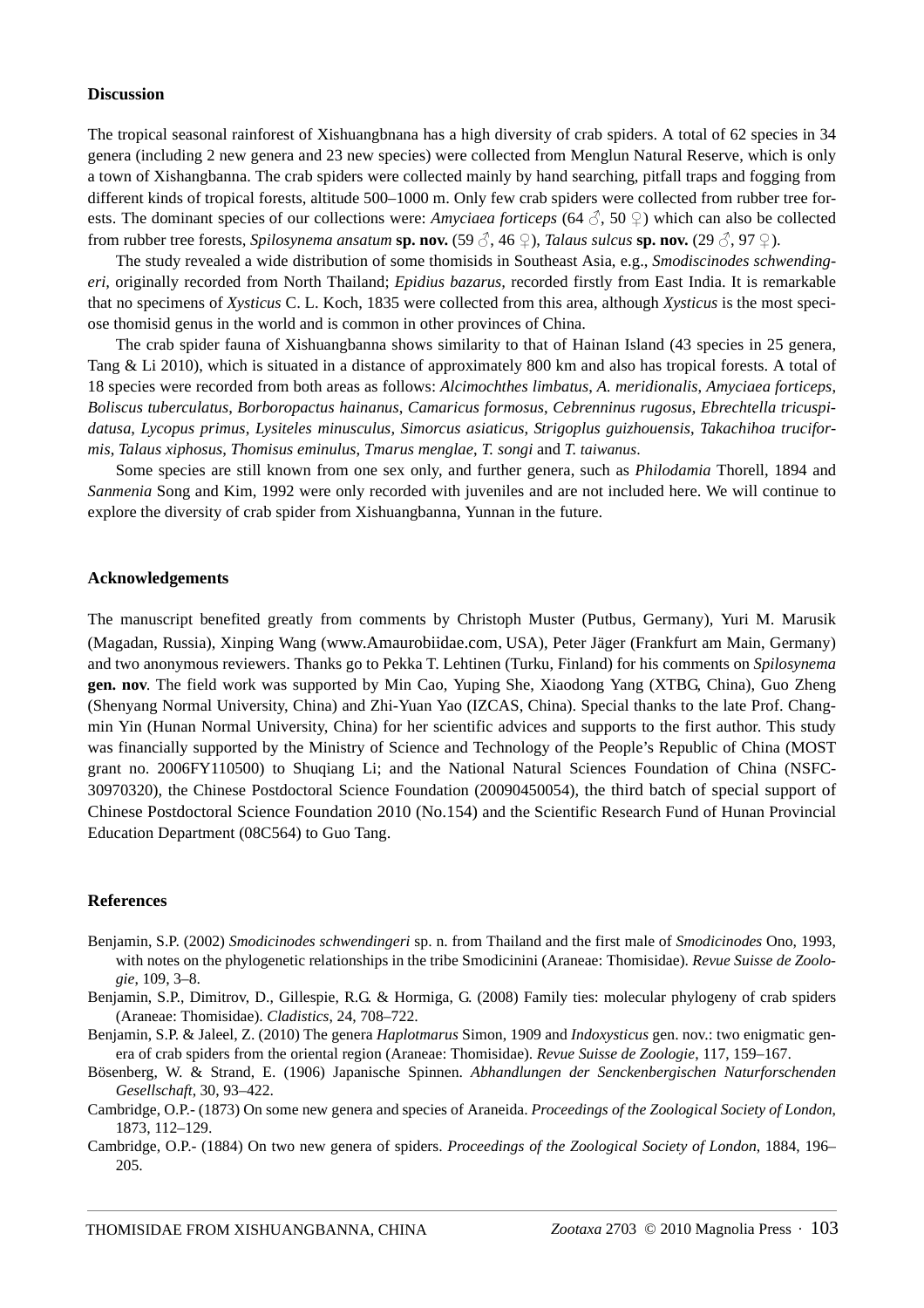- Cao, M. & Zhang, J.H. (1997) Tree species diversity of tropical forest vegetation in Xishuangbanna, SW China. *Biodiversity and Conservation*, 6, 995–1006.
- Chikuni, Y. (1955) Five interesting spiders from Japan highlands. *Acta Arachnologica*, Tokyo, 14, 29–40.
- Fabricius, J.C. (1775) *Systema Entomologiae, Sistens Insectorum Classes, Ordines, Genera, Species, Adiectis, Synonymis, Locis Descriptionibus Observationibus.* Korte, Flensburg and Lipsiae, 832 pp. (Araneae, pp. 431–441).
- Han, G.X. & Zhu, M.S. (2009) A new species of the genus *Tmarus* and discovery of the male *Tmarus taiwanus* (Araneae: Thomisidae) from China. *Entomological News*, 119, 459–463.
- Jézéquel, J.-F. (1966) Araignées de la savane de Singrobo (Côte d'Ivoire). V.-Note complémentaire sur les Thomisidae. *Bulletin du Museum D'Histoire Naturelle*, Paris, 37, 613–630.
- Karsch, F. (1881) Diagnoses Arachnoidarum Japoniae. *Berliner entomologische Zeitschrift*, 25, 35–40.
- Kou, Z.T. & Zhang, H. (1987) A herpetological report of Xishuangbanna. *In:* Xu, Y.C., Jiang, H.Q. & Quan, F. (Eds.). *Proceedings of Synthetical Investigation of Xishuangbanna Nature Reserves.* Yunnan Science and Technology Press, Kunming, pp. 350–368 [in Chinese].
- Lehtinen, P.T. (2005) Taxonomic notes on the Misumenini (Araneae: Thomisidae: Thomisinae), primarily from the Palaearctic and Oriental regions. *In*: Logunov, D.V. & Penney D. (Eds.), *European Arachnology 2003* (Proceedings of the 21st European Colloquium of Arachnology, St.-Petersburg, 4–9 August 2003). *Arthropoda Selecta, Special Issue*, 1, 147–184.
- Lehtinen, P.T. & Marusik, Y.M. (2008) A redefinition of *Misumenops* F. O. Pickard-Cambridge, 1900 (Araneae, Thomisidae) and review of the New World species. *Bulletin of the British Arachnological Society*, 14, 173–198.
- Li, H.M, Ma, Y.X., Liu, W.J & Cao, M. (2007) Demand for rubber is causing the loss of high diversity rain forest in SW China. *Biodiversity and Conservation*, 16, 1731–1745.
- Li, S. & Wang, X.P. (2010) *Endemic spiders in China*. Available from: http://www.ChineseSpecies.com (accessed 30 June 2010).
- Li, Z.X., Zhou, Y.F. & Yang, Z.Z. (2009) First description of the female of *Stiphropus falciformus* (Araneae: Thomisidae). *Acta Arachnologica*, Tokyo, 58, 65–66.
- Loerbroks, A. (1983) Revision der Krabbenspinnen-Gattung *Heriaeus* Simon (Arachnida: Araneae: Thomisidae). *Verhandlungen des Naturwissenschaftlichen Vereins zu Hamburg*, 26, 85–139.
- Myers, N., Mittermeier, R.A., Mittermeier, C.G., Dafonseca, G.A.B. & Kent, J. (2000) Biodiversity hotspots and conservation priorities. *Nature*, 403, 853–858.
- Ono, H. (1977) Thomisidae aus Japan I. Das Genus *Tmarus* Simon (Arachnida: Araneae). *Acta Arachnologica*, Tokyo, 27 (Spec. No.), 61–84.
- Ono, H. (1984) The Thomisidae of Japan IV. *Boliscus* Thorell, 1891 (Arachnida, Araneae), a genus new to the Japanese fauna. *Bulletin of the National Science Museum, Series A (Zoology)*, 10, 63–71.
- Ono, H. (1988) *A Revisional Study of the Spider Family Thomisidae (Arachnida, Araneae) of Japan*. National Science Museum, Tokyo, 252 pp.
- Ono, H. (2001) Crab spiders of the family Thomisidae from the Kingdom of Bhutan (Arachnida, Araneae). *Entomologica Basiliensia*, 23, 203–236.
- Ono, H. (2002) New species of crab spiders (Araneae, Thomisidae) from Japan. *Bulletin of the National Science Museum, Series A (Zoology)*, 28, 201–210.
- Ono, H. & Song, D.X. (1989) Discovery of the strophiine genus *Simorcus* (Araneae: Thomisidae) in Asia. *In:* Nishikawa, Y. & Ono, H. (Eds.), *Arachnological Papers Presented to Takeo Yaginuma on the Occasion of his Retirement*. Osaka Arachnologists' Group, Osaka, pp. 117–122.
- Platnick, N.I. (2010) *The world spider catalog, version 11.0.* American Museum of Natural History. Available from: http://research.amnh.org/entomology/spiders/catalog/index.html (accessed 30 July 2010).
- Sen, S., Saha, S. & Raychaudhuri, D. (2010) A new spider genus of the tribe Smodicinini (Araneae: Thomisidae) from India. *Munis Entomology & Zoology*, 5, 344−349.
- Simon, E. (1886) Arachnides recuellis par M. A. Pavie (sous chef du service des postes au Cambodge) dans le royaume de Siam, au Cambodge et en Cochinchine. *Actes de la Société linnéenne de Bordeaux*, 40, 137−166.
- Simon, E. (1887). Espèces et genres nouveaux de la famille des Sparassidae. *Bulletin de la Société zoologique de France*, 12, 466−474.
- Simon, E. (1895) *Histoire naturelle des araignées*. Roret, Paris, 1, 761−1084.
- Simon, E. (1897) *Histoire naturelle des araignées*. Roret, Paris, 2, 1−192.
- Simon, E. (1903). Etudes arachnologiques. 33e Mémoire. LIII. Arachnides recueillis à Phuc-Son (Annam) par M. H. Fruhstorfer (nov-dec. 1899). *Annales de la Société entomologique de France*, 71, 725−736.
- Simon, E. (1909). Étude sur les Arachnides du Tonkin (1ere partie). *Bulletin scientifique de la France et de la Belgique*, 42, 69–147.
- Song, D.X. (1993) A new species of Thomisidae from China (Araneae). *Sinozool,* 10, 89−91.
- Song, D.X. & Chai, J.Y. (1990) Notes of some species of the family Thomisidae (Arachnida: Araneae) from Wuling Shan area. *In:* Zhao, E.M. (Ed.), *From Water onto Land.* C.S.S.A.R., Beijing, pp. 364−374.